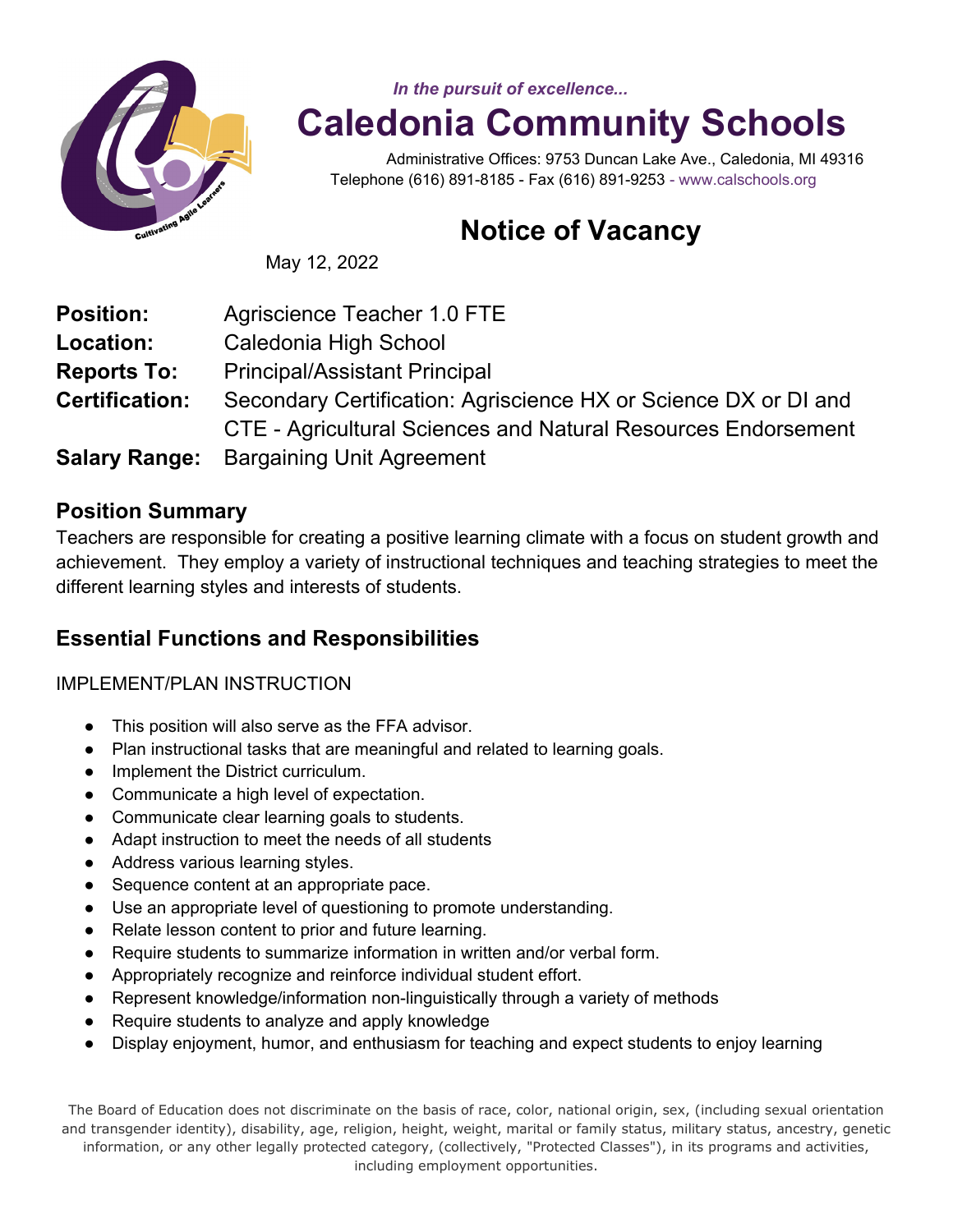

*In the pursuit of excellence...*

 **Caledonia Community Schools** 

 Administrative Offices: 9753 Duncan Lake Ave., Caledonia, MI 49316 Telephone (616) 891-8185 - Fax (616) 891-9253 - www.calschools.org

#### **EVALUATE INSTRUCTION**

- Conduct ongoing assessments for learning
- Monitor students' performance as they engage in learning activities
- Provide re-teaching and/or interventions when appropriate

#### **CLASSROOM MANAGEMENT**

- Establish appropriate classroom rules and procedures that are clearly understood by all students
- Effectively and consistently enforce rules and follow procedures
- Redirect students naturally and immediately without disrupting others
- Be well-organized and have all materials, equipment, etc., ready for immediate use
- Carry out smooth and effective transitions (e.g., from one activity to another, as students enter and leave the room)
- Maximize time on purposeful instructional tasks
- Establish a positive learning environment

#### **DEMONSTRATE PROFESSIONALISM**

- Participate in ongoing professional growth
- Participate in school/professional and/or community organizations or events
- Complete routine assigned tasks and comply with District requirements
- Follow District and building policies and procedures
- Support of District goals
- Communicate effectively and professionally with colleagues, parents, and students
- Conduct parent-teacher conferences in accordance with District policy
- Report student progress to parents and students

#### **Employment Qualifications**

#### EDUCATION:

● This position requires a Bachelor's degree from an accredited teacher education program.

#### EXPERIENCE:

● Previous experience as a K-12 teacher is desirable, but not required.

The Board of Education does not discriminate on the basis of race, color, national origin, sex, (including sexual orientation and transgender identity), disability, age, religion, height, weight, marital or family status, military status, ancestry, genetic information, or any other legally protected category, (collectively, "Protected Classes"), in its programs and activities, including employment opportunities.